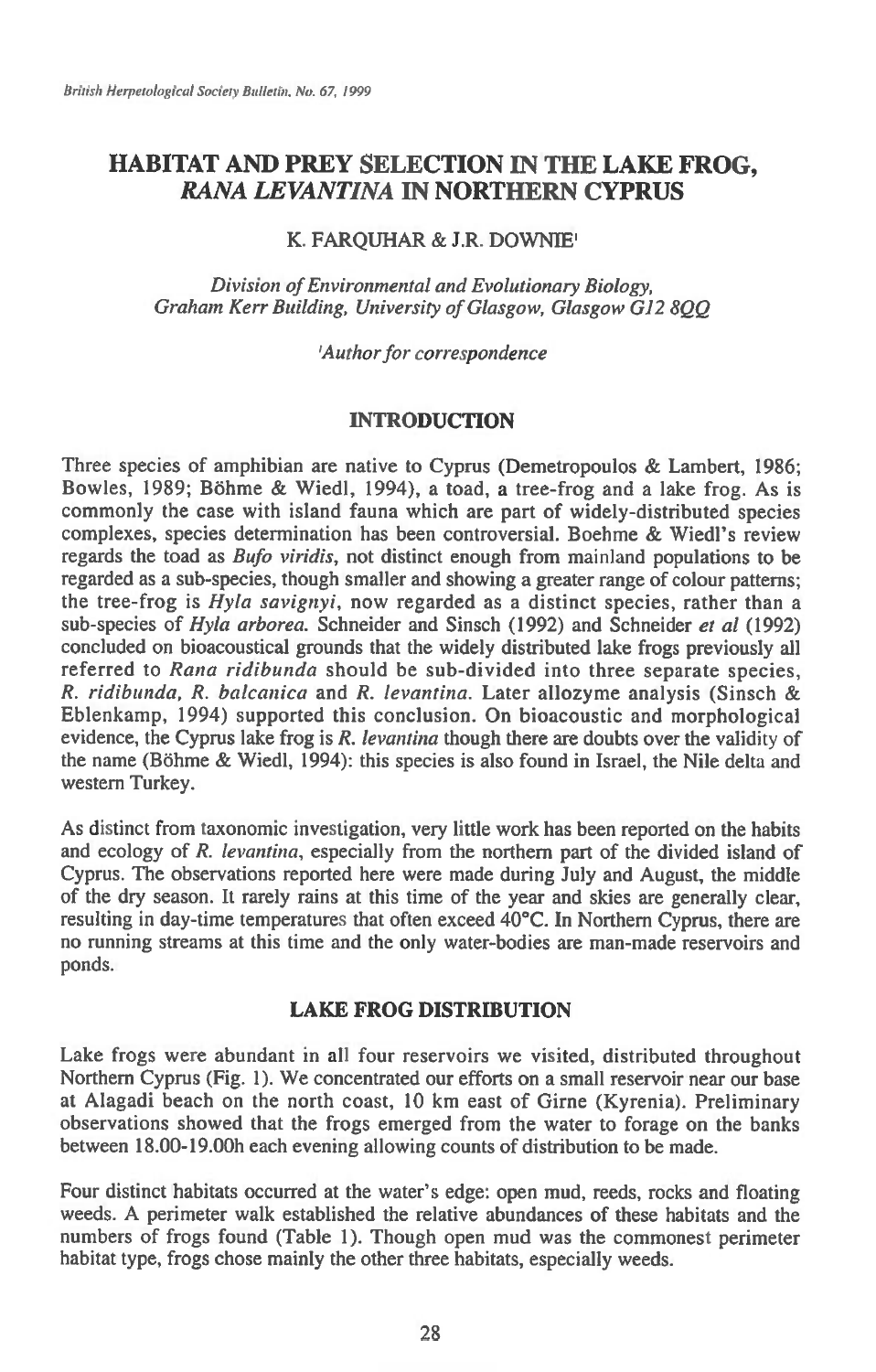

Figure 1. Sketch map of Northern Cyprus, showing reservoirs sampled for Lake Frogs, and base at Alagadi

The frogs could easily be allocated to two size classes: small, 2-3 cm body length; and large 3-9 cm. To check whether small and large frogs favoured the same habitats, two 10 metre lengths of each habitat type were checked for large and small frogs on five different occasions. Results are shown in Table 2. They confirm the overall habitat preference shown in Table 1 but additionally show a strong size-related preference: large frogs were absent from the weeds where small frogs were extremely abundant. However, large frogs predominated amongst the rocks, especially considering the overall distribution of about three small frogs to each large frog in the sample counted overall. X<sup>2</sup> calculations confirmed the statistical significance of these preferences.

#### **EXPERIMENTAL POND**

To allow more frequent observations of frog behaviour, an artificial pond was established at our base at Alagadi. An area of  $1.5m<sup>2</sup>$  was dug to 0.5m deep and lined with polythene sheet. Once filled with water, the pond was divided into four quadrats and these were then set up to simulate the four habitats found at the reservoir perimeter (open, rocks, weeds and reeds) using vegetation and rocks brought from the reservoir. A sample of six large and eight small frogs was captured at the reservoir by hand-netting and released into the pond. After a day's acclimatisation, the distribution of the frogs in the pond was noted at different times around the clock over a period of three weeks. Results are shown in Table 3 using a habitat preference index corrected for the numbers of large and small frogs.

Although there were small differences around the clock, the distributions of the large and small frogs remained remarkably consistent, but showed some differences from the findings at the reservoir. As at the reservoir, neither large nor small frogs were found commonly in the open habitat; as at the reservoir large frogs were found among rocks more commonly than small frogs, and small frogs more commonly among weeds than large frogs. The main difference from the reservoir was that in the pond, both large and small frogs were most commonly found amongst reeds.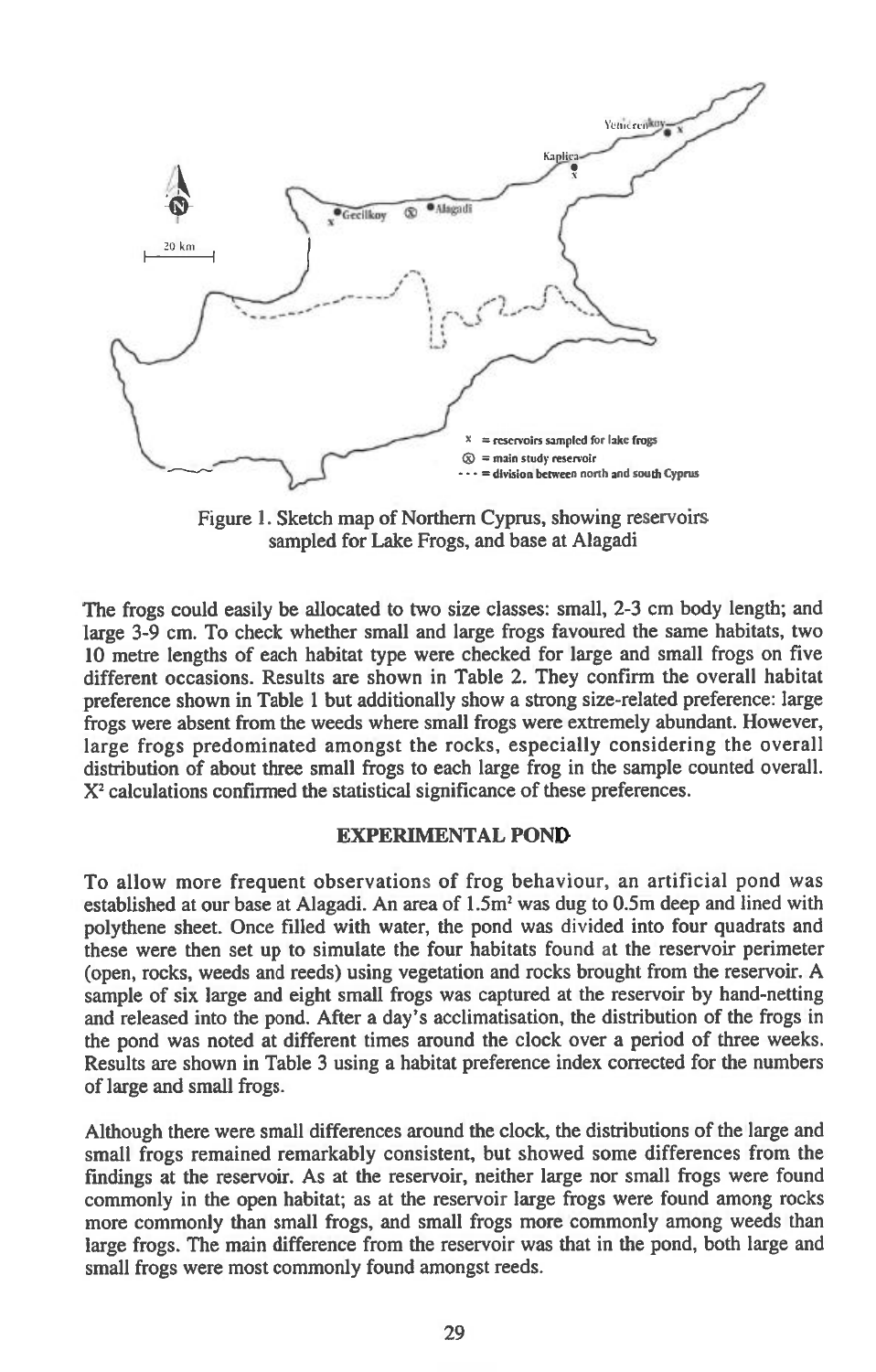### **PREY SELECTION**

Frogs were captured from the different habitat types around the reservoir perimeter, immediately after the twilight foraging period (18.00-19.00h). Frogs were then cooled and killed by freezing. Body sizes were measured and stomachs removed and preserved in formalin. Contents were later counted, measured and identified to Class or Order. Numbers and distribution of prey types related to foraging habitat are shown in Table 4. The commonest prey type was ants, followed by beetles and flies. In terms of prey items caught per frog, rocks were the most productive habitat and weeds conspicuously the poorest: amongst weeds, though numbers are small, spiders were the commonest prey, though representing only 7% of prey items taken by the whole sample.

Table 5 shows the size distribution of prey items, heavily skewed towards prey less than 3.0 mm long, mainly ants and small beetles. There is probably a tendency for larger frogs to capture larger prey: the largest prey item recorded was a 55 mm locust taken by a 69 mm long frog. However, our sample only included 5 frogs over 31 mm and there was no evidence that larger frogs ceased to capture small prey.

#### **DISCUSSION**

The main factors likely to influence the spatial distribution of lake-frogs such as *R. levantina* are predation, desiccation and food availability. During summer time in North Cyprus there is rarely any rainfall and the land is baked dry by the very hot sun. Lake frogs consequently spend much of the day in the water at reservoir perimeters, emerging to forage late in the day.

Frogs were not evenly distributed round the perimeter of the reservoir we studied. Though open mud was the commonest habitat, frogs were rarely found there: instead, they congregated in areas of rocks and vegetation. This pattern of distribution was essentially repeated in our experimental pond and was shown not to be the twilight hours. A somewhat similar result was found by Hovingh (1993) in a study of the Spotted Pond Frog *Rana pretiosa.* Rocks and vegetation are likely to provide better protection from predation and desiccation than an open mud bank, and may also be richer in food resources.

It was particularly interesting that large and small frogs preferred different habitats. This could be for several possible reasons. Cannibalism by large frogs on smaller conspecifics is not unknown: we saw no evidence of this, but our stomach contents sample for larger frogs was quite small. The weedy areas may offer better escape opportunities for small frogs and may be difficult for larger individuals to move through. The stomach contents sample was particularly interesting: if it relates well to prey availability, it suggests that the weedy area is poor in prey, and that the smaller frogs may use it mainly as a refuge, emerging into the reeds and rocky areas to forage.

This study is obviously limited by having been carried out only in the dry season: it would be of considerable interest to examine the life of these frogs at wetter and cooler times of the year. It is obvious that nowadays reservoirs are of vital importance for the maintenance of amphibian populations in Northern Cyprus. This study suggests that a varied perimeter, especially including rocks and vegetation, is essential if amphibians are to survive there.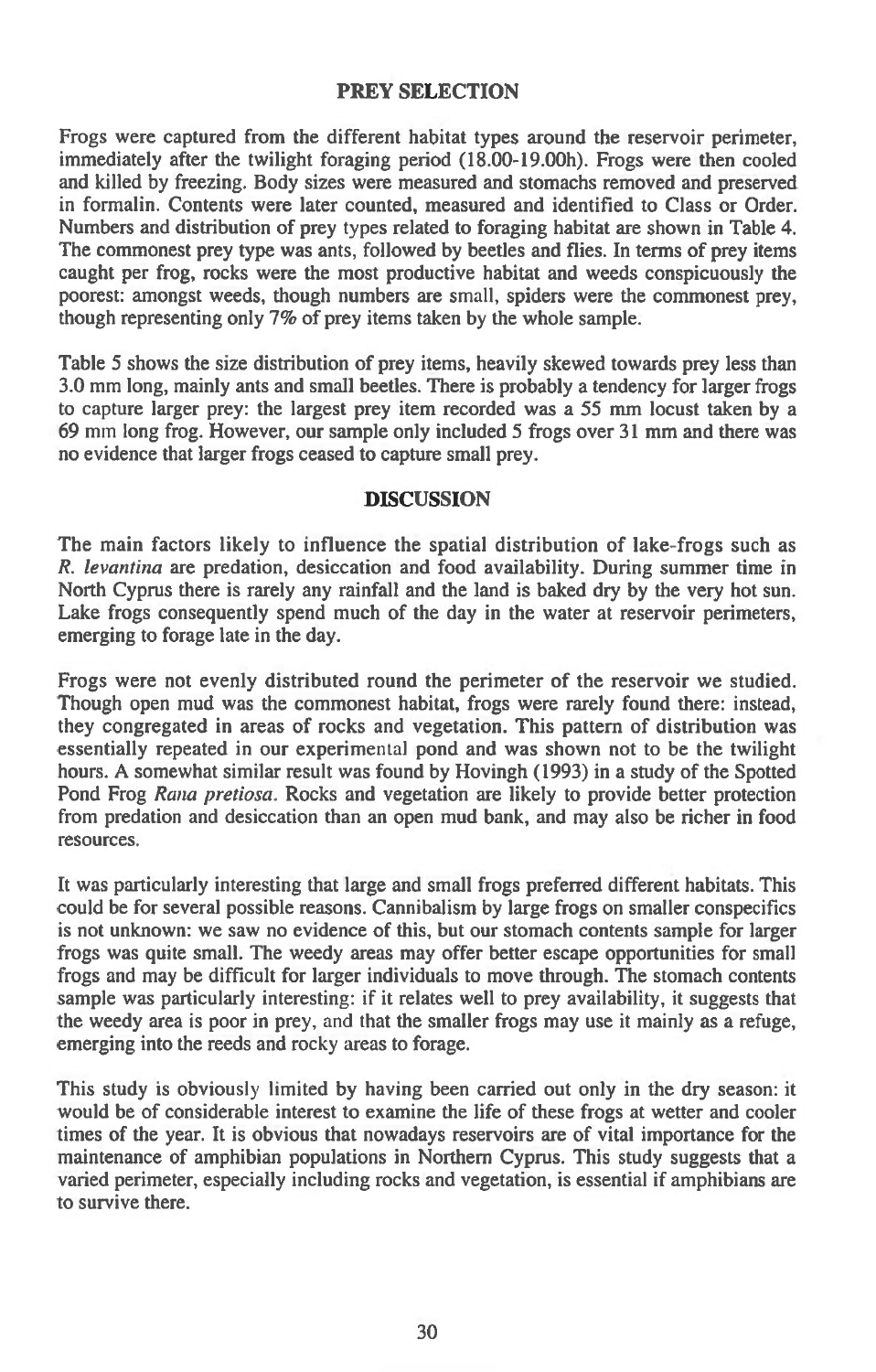| Northern Cyprus |                                |                                    |  |  |
|-----------------|--------------------------------|------------------------------------|--|--|
| Habitat type    | Total length<br>of habitat (m) | Frog density<br>(number per metre) |  |  |
| open            | 571                            | 0.03                               |  |  |
| reeds           | 185                            | 0.5                                |  |  |
| rocks           | 77                             | 0.4                                |  |  |
| weeds           | つつ                             | 3.2                                |  |  |

**Table 1 Distribution of habitats and frogs round the edge of a small reservoir in** 

### **Table 2**

**Mean numbers of large and small frogs observed in the different reservoir perimeter habitats (per 10 m length)** 

| Habitat type                    | Large frogs       | Small frogs               |  |
|---------------------------------|-------------------|---------------------------|--|
| open<br>reeds<br>rocks<br>weeds | 0.1<br>0.4<br>5.6 | 1.2<br>5.9<br>2.7<br>13.9 |  |

**Table 3** 

Habitat preferences<sup>4</sup> at different times of day in the experimental pond

|                               | Large frogs       |       |       |       |      | Small frogs |        |       |
|-------------------------------|-------------------|-------|-------|-------|------|-------------|--------|-------|
| Time of<br>day                | open              | reeds | rocks | weeds | open | reeds       | rocks  | weeds |
| Early<br>morning <sup>1</sup> | 0.9               | 3.8   | 1.7   | 0.8   | 0.3  | 3.8         | 0.2    | 2.7   |
| Full day <sup>2</sup>         | $0-1$             | 4.3   | 1.6   | (1.7) | 0.1  | 4.1         | 0.2    | 1.9   |
| Night <sup>3</sup>            | $\Omega_{\alpha}$ | 3,4   | 0.5   | 1.2   | 0.2  | 3.4         | (1, 3) | 2.4   |

- **1: Early morning = 0.500-09.00h, sampled 23 times**
- **2: Full day = 11.00-17.00h, sampled 34 times**
- **3: Night = 19.00-02.00h, sampled 18 times**

**4: The habitat preference index shown in the table was calculated by totalling all sightings, then dividing by the number of times sampled and the number of large or small frogs in the pond (x10).**